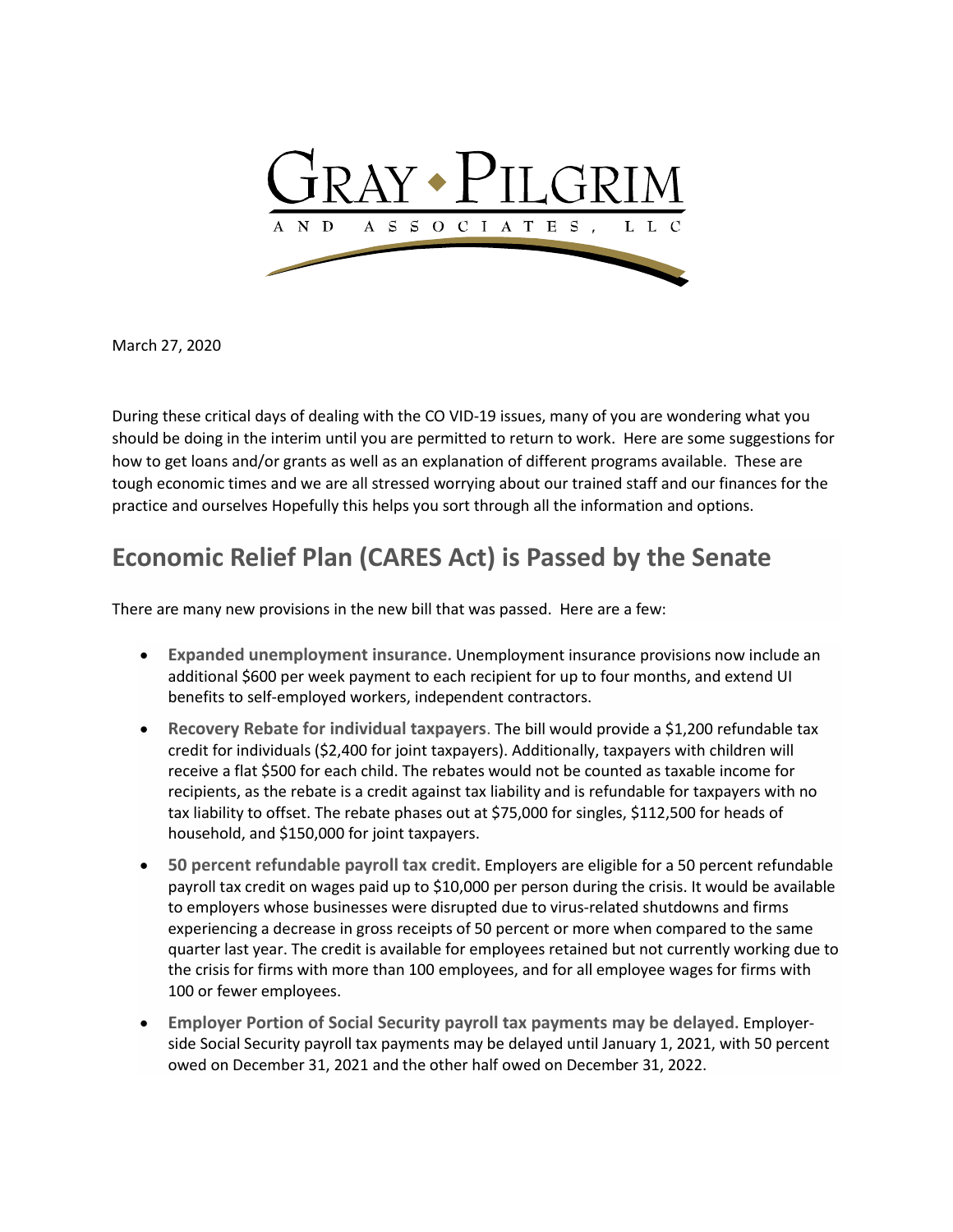## **For an overview of loans:**

- File for any grants or loans that your state may offer first.
- Next, file for an Economic Injury Disaster Loan (EIDL) through the SBA.
- Then file for an SBA 7A loan to convert your EIDL loan.

If you have adequate funds already available then you may want to look at some of this a little differently, but let's go through all the options and order that we suggest.

**STATE GRANTS OR LOANS** – These will certainly get picked up and funds exhausted faster than other grants and loans, so try to get this first.

## **SBA ECONOMIC INJURY AND DISASTER LOAN (EIDL)**

This program provides loans to businesses that have suffered a substantial economic injury up to a maximum combined \$2 million dollars at an interest rate capped at 4.0% interest rate for a maximum of 30 years. These funds come directly from the U.S. Treasury and are supposed to be directly deposited in your account roughly 25 to 30 days after submitting their loan package.

There are NO fees, NO closing costs and NO collateral. Businesses must have a good credit history and show that they have the ability to repay the loans. You cannot use it to refinance a business's long-term debt, though.

You get this loan online through the SBA site. SBA will send you an advance - \$10,000 - and you don't have to pay it back as long as you provide documentation at a later date that you have used the funds according to the requirements. Even if you are turned down for the loan, you get to keep the \$10,000.

This EIDL loan will be added to the SBA 7A loan when you apply for that one.

*For the EIDL loan, you want to borrow as much as you need right now for payroll and other bills since the rate is only 4%, which isn't out of line. These funds will get to you faster and help your immediate needs better, so that's why we recommend filing for this loan at this point*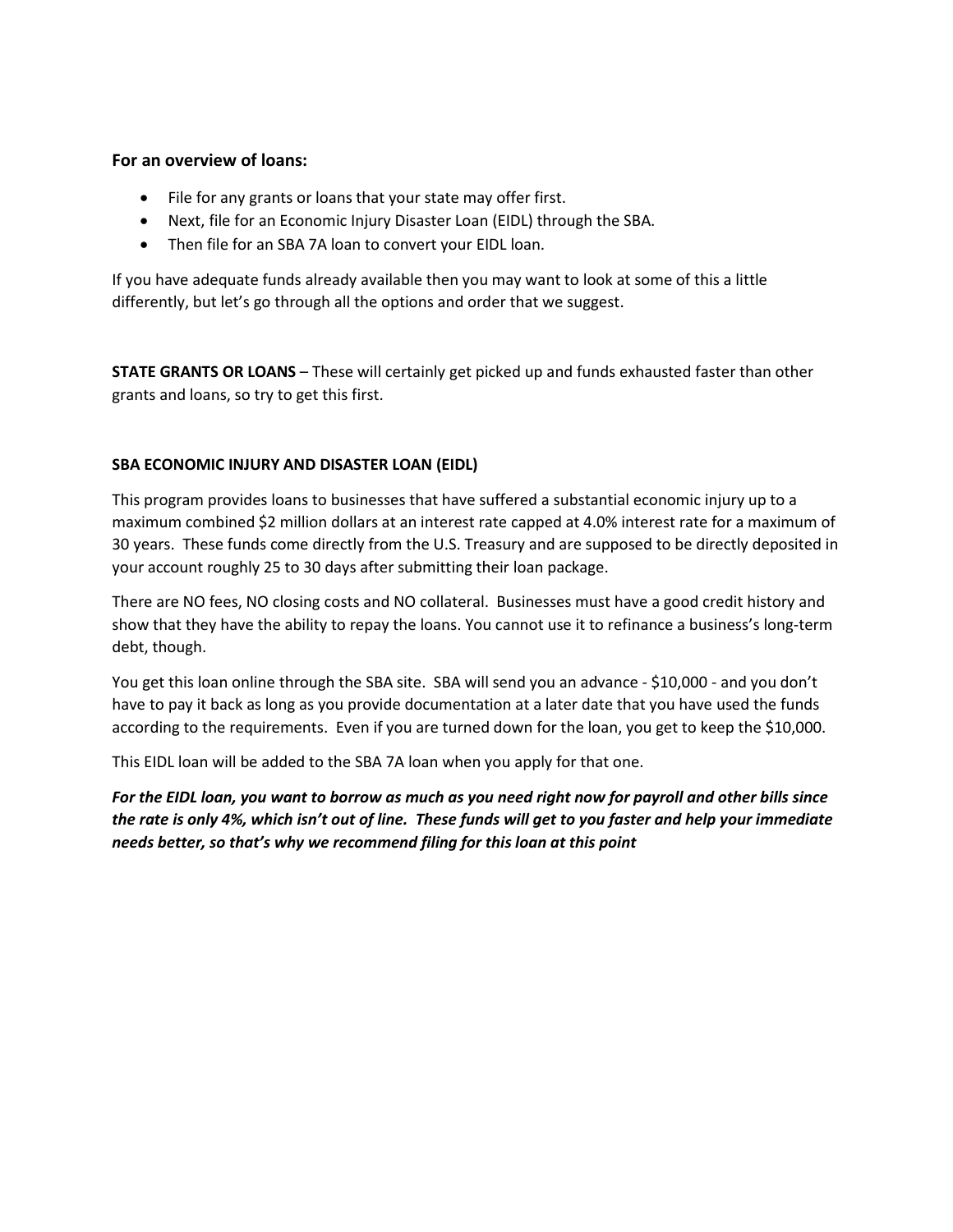## **SBA 7A loan**

- **Paycheck Protection Program. This probably the most interesting part of the new Bill for ALL of our clients.** These funds meant to help small businesses (fewer than 500 employees) impacted by the pandemic and economic downturn to make payroll and cover other expenses from February 15 to June 30. This will be done by having businesses apply for an SBA 7(a) loan through their local bank, not the SBA directly. Here are some of the features of the new loans:
	- o **Maximum -** The maximum loan is the average monthly payroll for the business, including payroll taxes and benefits (like a 401K match), for the twelve-month period prior to the loan is made (capped at \$8,333.33 per person), times 2.5.
	- o **Loan Forgiveness –** The loan will be forgiven to the extent that it is used for Payroll, Payroll Taxes, Rent, Mortgage Payments and Utilities paid from 2/15/2020 to 6/30/2020.
	- o **Partial Forgiveness –** But the Forgiveness is reduced if you do not have the same number of Full-time equivalent employees no later than 6/20/2020, as you had on 2/15/2020, or calculated by an average FTE comparison by pay period to a previous time period (you choose either 2/15/2019 to 6/30/2020 or 1/1/2020 to 2/29/2020).
	- o **Interest Rate –** The loan shall bear an interest rate not to exceed 4%.
	- o **Taxability of Loan Forgiveness –** The loan forgiveness shall be excluded from gross income. Which means tax-free!
	- o **Personal Guarantees -** Waived.
	- o **Collateral -** Waived.
	- o **Prepayment Penalty -** Waived.
	- o **Guarantee Fees -** SBA and Borrower guarantee fees waived.
	- o **Nonrecourse -** No recourse against any individual shareholder, member, or partner except to the extent that such shareholder, member, or partner uses the Covered Loan proceeds for unauthorized purpose.
	- o **Required Certifications -** You need to make a good faith certification that (1) that the uncertainty of current economic conditions makes necessary the loan request to support the ongoing operations of the business; (2) acknowledging that funds will be used to retain workers and maintain payroll or make mortgage payments, lease payments, and utility payments; (3) that you have not applied for the same type loan for the purpose from another bank; and (4) during the period beginning on February 15, 2020 and ending on December 31, 2020, that you have not received any SBA loan amounts for the same purpose and duplicative of amounts applied for or received under a Covered Loan.